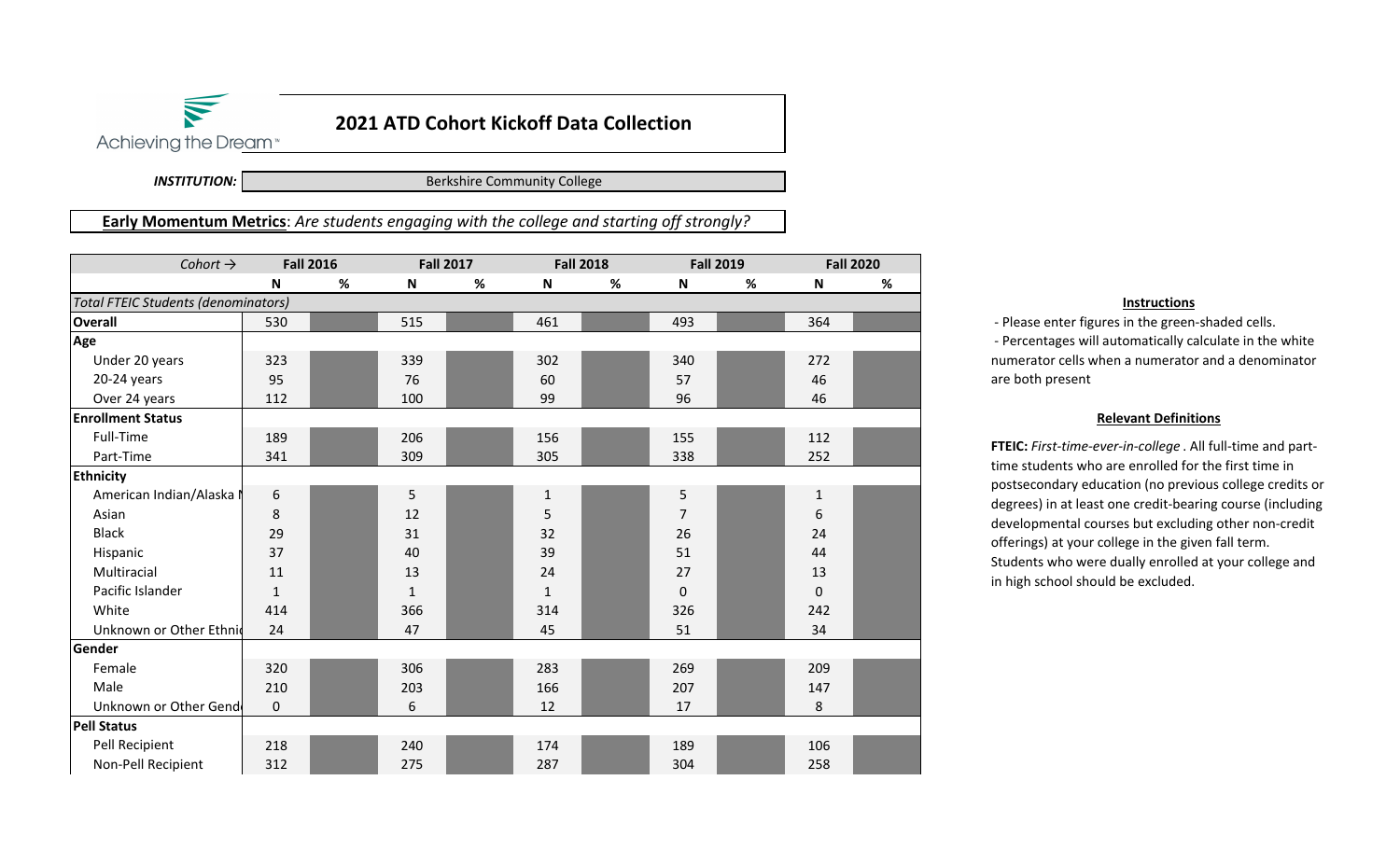| Students earning zero credits (only F and W grades) in the first semester |                |     |              |     |                |     |                |     |                |     |
|---------------------------------------------------------------------------|----------------|-----|--------------|-----|----------------|-----|----------------|-----|----------------|-----|
| <b>Overall</b>                                                            | 73             | 14% | 78           | 15% | 63             | 14% | 82             | 17% | 89             | 24% |
| Age                                                                       |                |     |              |     |                |     |                |     |                |     |
| Under 20 years                                                            | 44             | 14% | 44           | 13% | 36             | 12% | 48             | 14% | 75             | 28% |
| 20-24 years                                                               | 14             | 15% | 15           | 20% | 12             | 20% | 13             | 23% | $\bf 8$        | 17% |
| Over 24 years                                                             | 15             | 13% | 19           | 19% | 15             | 15% | 21             | 22% | 6              | 13% |
| <b>Enrollment Status</b>                                                  |                |     |              |     |                |     |                |     |                |     |
| Full-Time                                                                 | 27             | 14% | 31           | 15% | 18             | 12% | 31             | 20% | 31             | 28% |
| Part-Time                                                                 | 46             | 13% | 47           | 15% | 45             | 15% | 51             | 15% | 58             | 23% |
| <b>Ethnicity</b>                                                          |                |     |              |     |                |     |                |     |                |     |
| American Indian/Alaska N                                                  | $\pmb{0}$      | 0%  | 0            | 0%  | 0              | 0%  | $\overline{2}$ | 40% | $\pmb{0}$      | 0%  |
| Asian                                                                     | $\mathbf 1$    | 13% | $\mathbf{1}$ | 8%  | 0              | 0%  | 0              | 0%  | $\mathbf{1}$   | 17% |
| <b>Black</b>                                                              | 11             | 38% | 11           | 35% | 4              | 13% | 11             | 42% | 10             | 42% |
| Hispanic                                                                  | 5              | 14% | 8            | 20% | 9              | 23% | 13             | 25% | 17             | 39% |
| Multiracial                                                               | $\overline{2}$ | 18% | 3            | 23% | 4              | 17% | 8              | 30% | $\,$ 6 $\,$    | 46% |
| Pacific Islander                                                          | 0              | 0%  | $\pmb{0}$    | 0%  | $\mathbf 0$    | 0%  | 0              |     | $\pmb{0}$      |     |
| White                                                                     | 53             | 13% | 49           | 13% | 38             | 12% | 44             | 13% | 48             | 20% |
| Unknown or Other Ethnic                                                   | $\mathbf{1}$   | 4%  | 6            | 13% | $\bf 8$        | 18% | 4              | 8%  | $\overline{7}$ | 21% |
| Gender                                                                    |                |     |              |     |                |     |                |     |                |     |
| Female                                                                    | 34             | 11% | 41           | 13% | 40             | 14% | 41             | 15% | 44             | 21% |
| Male                                                                      | 39             | 19% | 37           | 18% | 20             | 12% | 41             | 20% | 44             | 30% |
| Unknown or Other Gend                                                     | $\mathbf 0$    |     | $\mathbf 0$  | 0%  | $\overline{3}$ | 25% | 0              | 0%  | $\mathbf{1}$   | 13% |
| <b>Pell Status</b>                                                        |                |     |              |     |                |     |                |     |                |     |
| Pell Recipient                                                            | 38             | 17% | 43           | 18% | 25             | 14% | 46             | 24% | 30             | 28% |
| Non-Pell Recipient                                                        | 35             | 11% | 35           | 13% | 38             | 13% | 36             | 12% | 59             | 23% |
| Students earning at least 12 credits in the first semester                |                |     |              |     |                |     |                |     |                |     |
| <b>Overall</b>                                                            | 111            | 21% | 118          | 23% | 83             | 18% | 78             | 16% | 56             | 15% |
| Age                                                                       |                |     |              |     |                |     |                |     |                |     |
| Under 20 years                                                            | 78             | 24% | 91           | 27% | 57             | 19% | 62             | 18% | 43             | 16% |
| 20-24 years                                                               | 20             | 21% | 11           | 14% | 16             | 27% | 8              | 14% | 8              | 17% |
| Over 24 years                                                             | 13             | 12% | 16           | 16% | 10             | 10% | 8              | 8%  | 5              | 11% |
| <b>Enrollment Status</b>                                                  |                |     |              |     |                |     |                |     |                |     |
| Full-Time                                                                 | 111            | 59% | 118          | 57% | 83             | 53% | 78             | 50% | 56             | 50% |
| Part-Time                                                                 | $\mathbf 0$    | 0%  | $\pmb{0}$    | 0%  | $\mathbf 0$    | 0%  | 0              | 0%  | $\mathbf 0$    | 0%  |
| <b>Ethnicity</b>                                                          |                |     |              |     |                |     |                |     |                |     |
| American Indian/Alaska N                                                  | $\mathbf{1}$   | 17% | $\mathbf{1}$ | 20% | 0              | 0%  | 3              | 60% | $\mathbf 0$    | 0%  |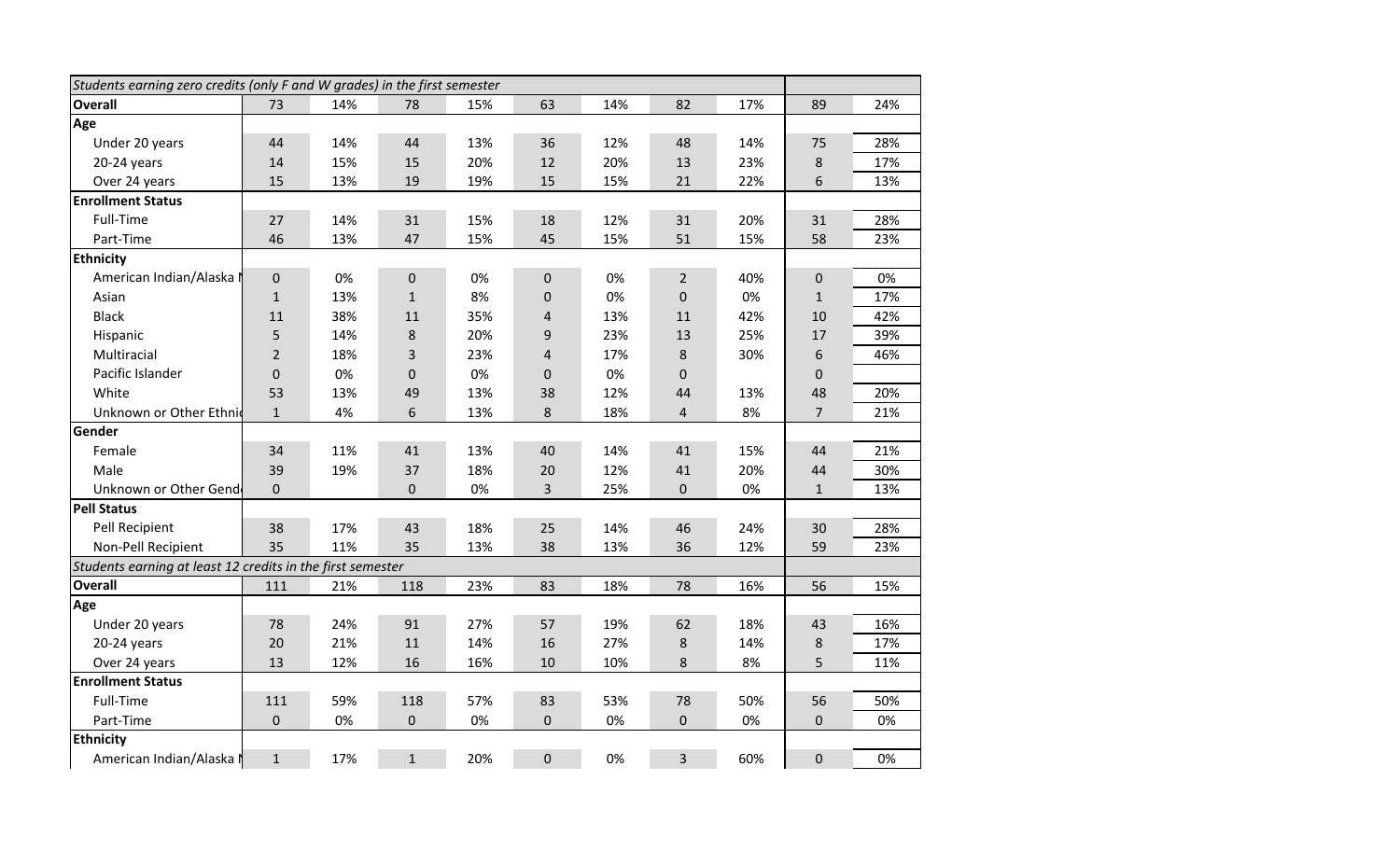| Asian                                                  | $\overline{2}$   | 25% | 4              | 33%  | 0              | 0%   | $\mathbf 0$    | 0%  | $\pmb{0}$      | 0%  |
|--------------------------------------------------------|------------------|-----|----------------|------|----------------|------|----------------|-----|----------------|-----|
| <b>Black</b>                                           | 5                | 17% | 8              | 26%  | 6              | 19%  | $\overline{2}$ | 8%  | $\overline{2}$ | 8%  |
| Hispanic                                               | 6                | 16% | 9              | 23%  | $\overline{7}$ | 18%  | 6              | 12% | 5              | 11% |
| Multiracial                                            | $\overline{2}$   | 18% | $\mathbf{1}$   | 8%   | $\overline{2}$ | 8%   | 3              | 11% | 3              | 23% |
| Pacific Islander                                       | $\boldsymbol{0}$ | 0%  | $\mathbf{1}$   | 100% | $\mathbf{1}$   | 100% | $\mathbf 0$    |     | $\pmb{0}$      |     |
| White                                                  | 94               | 23% | 90             | 25%  | 60             | 19%  | 58             | 18% | 39             | 16% |
| Unknown or Other Ethnic                                | $\mathbf{1}$     | 4%  | 4              | 9%   | $\overline{7}$ | 16%  | 6              | 12% | $\overline{7}$ | 21% |
| Gender                                                 |                  |     |                |      |                |      |                |     |                |     |
| Female                                                 | 61               | 19% | 70             | 23%  | 43             | 15%  | 38             | 14% | 28             | 13% |
| Male                                                   | 50               | 24% | 48             | 24%  | 38             | 23%  | 37             | 18% | 28             | 19% |
| Unknown or Other Gend                                  | $\mathbf 0$      |     | 0              | 0%   | $\overline{2}$ | 17%  | 3              | 18% | $\pmb{0}$      | 0%  |
| <b>Pell Status</b>                                     |                  |     |                |      |                |      |                |     |                |     |
| Pell Recipient                                         | 59               | 27% | 65             | 27%  | 44             | 25%  | 38             | 20% | 27             | 25% |
| Non-Pell Recipient                                     | 52               | 17% | 53             | 19%  | 39             | 14%  | 40             | 13% | 29             | 11% |
| Students earning at least 15 credits in the first year |                  |     |                |      |                |      |                |     |                |     |
| <b>Overall</b>                                         | 164              | 31% | 183            | 36%  | 126            | 27%  | 128            | 26% |                | 0%  |
| Age                                                    |                  |     |                |      |                |      |                |     |                |     |
| Under 20 years                                         | 107              | 33% | 116            | 34%  | 80             | 26%  | 88             | 26% |                | 0%  |
| 20-24 years                                            | 32               | 34% | 30             | 39%  | 22             | 37%  | 11             | 19% |                | 0%  |
| Over 24 years                                          | 25               | 22% | 37             | 37%  | 24             | 24%  | 29             | 30% |                | 0%  |
| <b>Enrollment Status</b>                               |                  |     |                |      |                |      |                |     |                |     |
| <b>Full-Time</b>                                       | 122              | 65% | 128            | 62%  | 92             | 59%  | 89             | 57% |                | 0%  |
| Part-Time                                              | 42               | 12% | 55             | 18%  | 34             | 11%  | 39             | 12% |                | 0%  |
| <b>Ethnicity</b>                                       |                  |     |                |      |                |      |                |     |                |     |
| American Indian/Alaska I                               | $\overline{2}$   | 33% | $\overline{2}$ | 40%  | $\mathbf 0$    | 0%   | $\overline{2}$ | 40% |                | 0%  |
| Asian                                                  | $\mathbf{3}$     | 38% | $\overline{7}$ | 58%  | $\pmb{0}$      | 0%   | $\mathbf 1$    | 14% |                | 0%  |
| <b>Black</b>                                           | 5                | 17% | 11             | 35%  | 9              | 28%  | 5              | 19% |                | 0%  |
| Hispanic                                               | 8                | 22% | 12             | 30%  | 15             | 38%  | 9              | 18% |                | 0%  |
| Multiracial                                            | $\overline{2}$   | 18% | $\overline{2}$ | 15%  | $\overline{4}$ | 17%  | 8              | 30% |                | 0%  |
| Pacific Islander                                       | $\mathbf 0$      | 0%  | $\mathbf{1}$   | 100% | $\mathbf{1}$   | 100% | $\mathbf 0$    |     |                |     |
| White                                                  | 139              | 34% | 139            | 38%  | 88             | 28%  | 93             | 29% |                | 0%  |
| Unknown or Other Ethnic                                | 5                | 21% | 9              | 19%  | 9              | 20%  | 10             | 20% |                | 0%  |
| Gender                                                 |                  |     |                |      |                |      |                |     |                |     |
| Female                                                 | 97               | 30% | 105            | 34%  | 67             | 24%  | 71             | 26% |                | 0%  |
| Male                                                   | 67               | 32% | 78             | 38%  | 57             | 34%  | 51             | 25% |                | 0%  |
| Unknown or Other Gend                                  | $\boldsymbol{0}$ |     | 0              | 0%   | $\overline{2}$ | 17%  | 6              | 35% |                | 0%  |